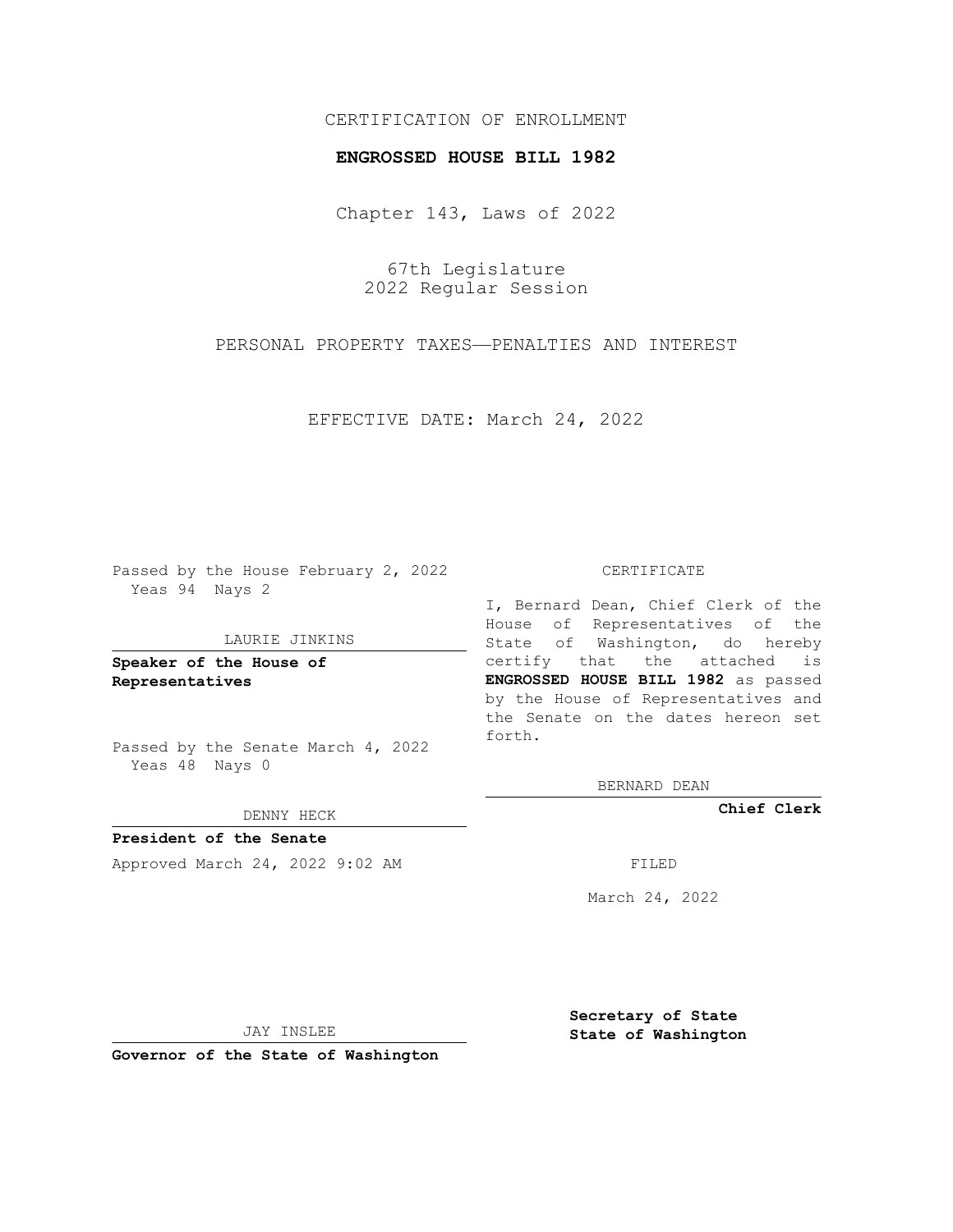#### **ENGROSSED HOUSE BILL 1982**

Passed Legislature - 2022 Regular Session

**State of Washington 67th Legislature 2022 Regular Session**

**By** Representatives Volz, Caldier, Wylie, and Graham

Read first time 01/13/22. Referred to Committee on Finance.

 AN ACT Relating to clarifying the applicability of penalty and interest on personal property taxes; reenacting and amending RCW 84.56.020; and declaring an emergency.

BE IT ENACTED BY THE LEGISLATURE OF THE STATE OF WASHINGTON:

 **Sec. 1.** RCW 84.56.020 and 2021 c 257 s 1, 2021 c 122 s 15, and 2021 c 42 s 3 are each reenacted and amended to read as follows:

**Treasurers' tax collection duties.**

 (1) The county treasurer must be the receiver and collector of all taxes extended upon the tax rolls of the county, whether levied for state, county, school, bridge, road, municipal or other purposes, and also of all fines, forfeitures or penalties received by any person or officer for the use of his or her county. No treasurer may accept tax payments or issue receipts for the same until the treasurer has completed the tax roll for the current year's collection and provided notification of the completion of the roll. Notification may be accomplished electronically, by posting a notice in the office, or through other written communication as determined by the treasurer. All real and personal property taxes and assessments made payable by the provisions of this title are due and payable to the county treasurer on or before the thirtieth day of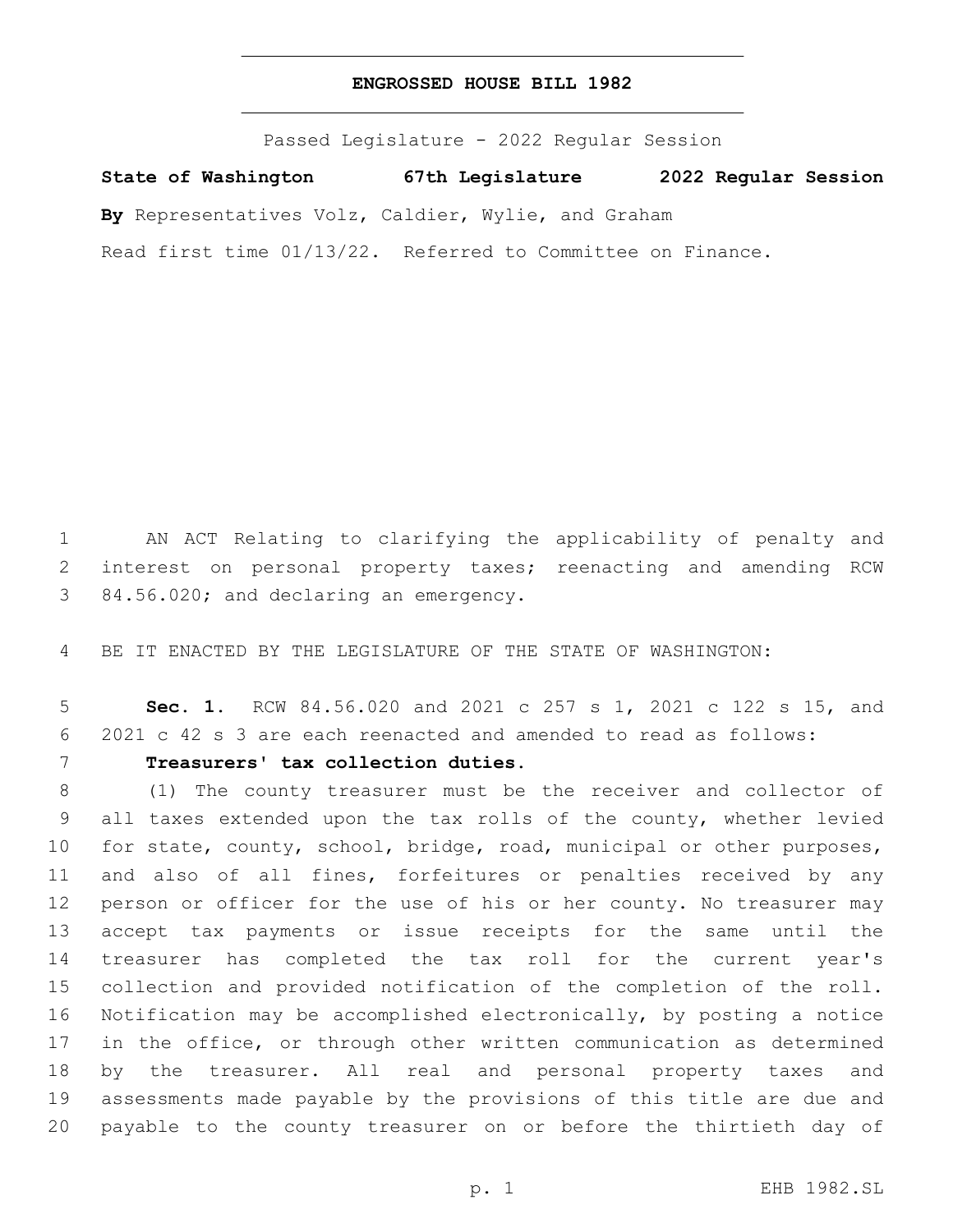April and, except as provided in this section, are delinquent after 2 that date.

**Tax statements.**

 (2)(a) Tax statements for the current year's collection must be distributed to each taxpayer on or before March 15th provided that:

 (i) All city and other taxing district budgets have been submitted to county legislative authorities by November 30th per RCW 84.52.020;

 (ii) The county legislative authority in turn has certified taxes levied to the county assessor in accordance with RCW 84.52.070; and

 (iii) The county assessor has delivered the tax roll to the county treasurer by January 15th per RCW 84.52.080.

 (b) Each tax statement must include a notice that checks for 14 payment of taxes may be made payable to "Treasurer of . . . . . . 15 County" or other appropriate office, but tax statements may not include any suggestion that checks may be made payable to the name of the individual holding the office of treasurer nor any other 18 individual.

 (c) Each tax statement distributed to an address must include a 20 notice with information describing the:

 (i) Property tax exemption program pursuant to RCW 84.36.379 22 through 84.36.389; and

(ii) Property tax deferral program pursuant to chapter 84.38 RCW.

**Tax payment due dates.**

 **On-time tax payments: First-half taxes paid by April 30th and second-half taxes paid by October 31st.**

 (3) When the total amount of tax or special assessments on personal property or on any lot, block or tract of real property payable by one person is fifty dollars or more, and if one-half of such tax is paid on or before the thirtieth day of April, the remainder of such tax is due and payable on or before the following thirty-first day of October and is delinquent after that date.

 **Delinquent tax payments for current year: First-half taxes paid after April 30th.**

 (4) When the total amount of tax or special assessments on any lot, block or tract of real property, personal property, or on any mobile home payable by one person is fifty dollars or more, and if one-half of such tax is paid after the thirtieth day of April but before the thirty-first day of October, together with the applicable interest and penalty on the full amount of tax payable for that year,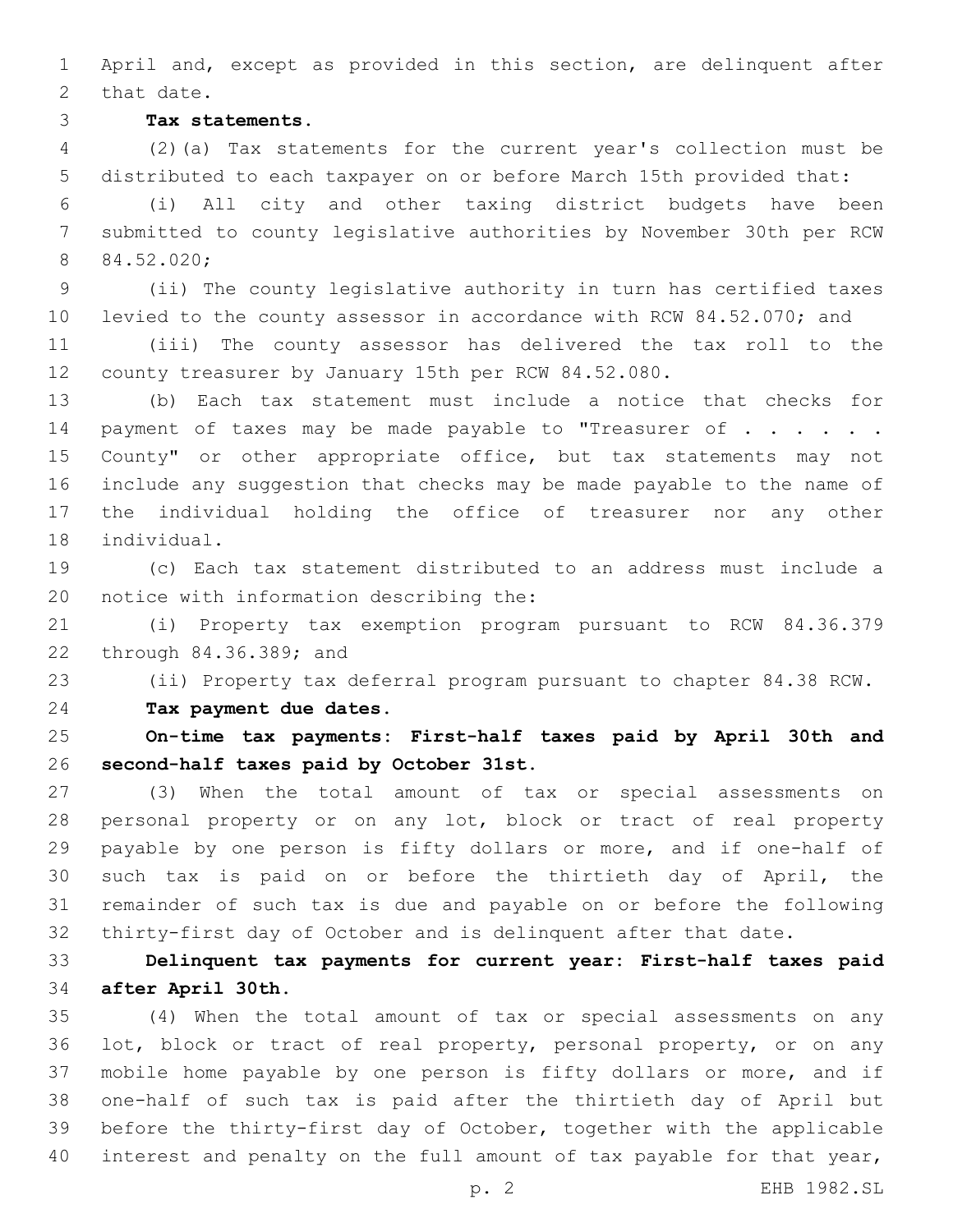the remainder of such tax is due and payable on or before the following thirty-first day of October and is delinquent after that 3 date.

# **Delinquent tax payments: Interest, penalties, and treasurer duties.**

 (5)(a) Except as provided in (c) of this subsection, delinquent taxes under this section are subject to interest as provided in this subsection computed on a monthly basis on the amount of tax delinquent from the date of delinquency until paid. Interest must be 10 calculated at the rate ((in effect at the time of the tax payment, 11 regardless of when the taxes were first delinquent)) as described below.12

 (i) Until December 31, 2022, the interest rate is 12 percent per 14 annum for all nonresidential real property  $((and))_L$  residential real 15 property, and personal property.

(ii) Beginning January 1, 2023, interest rates are as follows:

 (A) ((Twelve percent per annum for all nonresidential real 18 property and for residential real property with greater than four 19 units per taxable parcel; or

 $(B)$ )) Nine percent per annum for all residential real property with four or fewer units per taxable parcel, including manufactured/ mobile homes as defined in RCW 59.20.030 for taxes levied in 2023 or after; or

#### (B) Twelve percent per annum for all other property.

 (b)(i) Penalties on delinquent taxes under this section may not be assessed beginning January 1, 2022, and through December 31, 2022.

 (ii) Beginning January 1, 2023, delinquent taxes under this section are subject to penalties for nonresidential real property 29 ( $(\text{and }$ for)), residential real property with greater than four units per taxable parcel, and for personal property as follows:

 (A) A penalty of three percent of the amount of tax delinquent is assessed on the tax delinquent on June 1st of the year in which the 33 tax is due.

 (B) An additional penalty of eight percent is assessed on the delinquent tax amount on December 1st of the year in which the tax is 36 due.

 (iii) Penalties may not be assessed on residential real property with four or fewer units per taxable parcel, including manufactured/ 39 mobile homes as defined in RCW 59.20.030.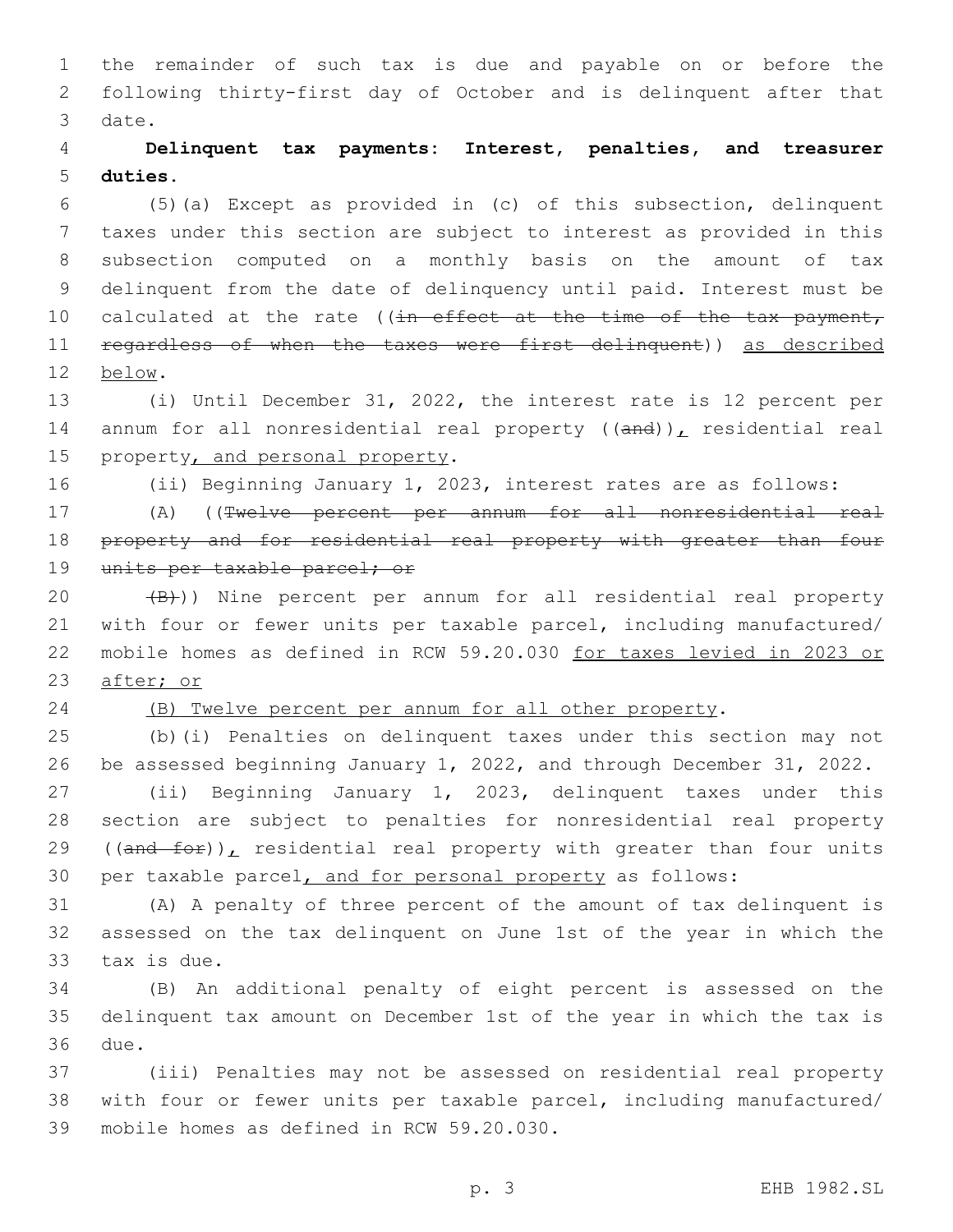(c)(i) If a taxpayer is successfully participating in a payment agreement under subsection (15)(b) of this section or a partial payment program pursuant to subsection (15)(c) of this section, the county treasurer may not assess additional penalties on delinquent taxes that are included within the payment agreement. Interest and penalties that have been assessed prior to the payment agreement remain due and payable as provided in the payment agreement.

 (ii) The following remain due and payable as provided in any 9 payment agreement:

 (A) Interest that has been assessed prior to the payment 11 agreement; and

 (B) Penalties assessed prior to January 1, 2022, that have been 13 assessed prior to the payment agreement.

 (6) A county treasurer must provide notification to each taxpayer whose taxes have become delinquent under subsections (4) and (5) of this section. The delinquency notice must specify where the taxpayer 17 can obtain information regarding:

 (a) Any current tax or special assessments due as of the date of 19 the notice;

 (b) Any delinquent tax or special assessments due, including any 21 penalties and interest, as of the date of the notice; and

 (c) Where the taxpayer can pay his or her property taxes directly and contact information, including but not limited to the phone number, for the statewide foreclosure hotline recommended by the 25 Washington state housing finance commission.

 (7) Within ninety days after the expiration of two years from the date of delinquency (when a taxpayer's taxes have become delinquent), the county treasurer must provide the name and property address of the delinquent taxpayer to a homeownership resource center or any other designated local or state entity recommended by the Washington 31 state housing finance commission.

## **Collection of foreclosure costs.**

 (8)(a) When real property taxes become delinquent and prior to the filing of the certificate of delinquency, the treasurer is authorized to assess and collect tax foreclosure avoidance costs.

 (b) When tax foreclosure avoidance costs are collected, such costs must be credited to the county treasurer service fund account, 38 except as otherwise directed.

 (c) For purposes of chapter 84.64 RCW, any taxes, interest, or penalties deemed delinquent under this section remain delinquent

p. 4 EHB 1982.SL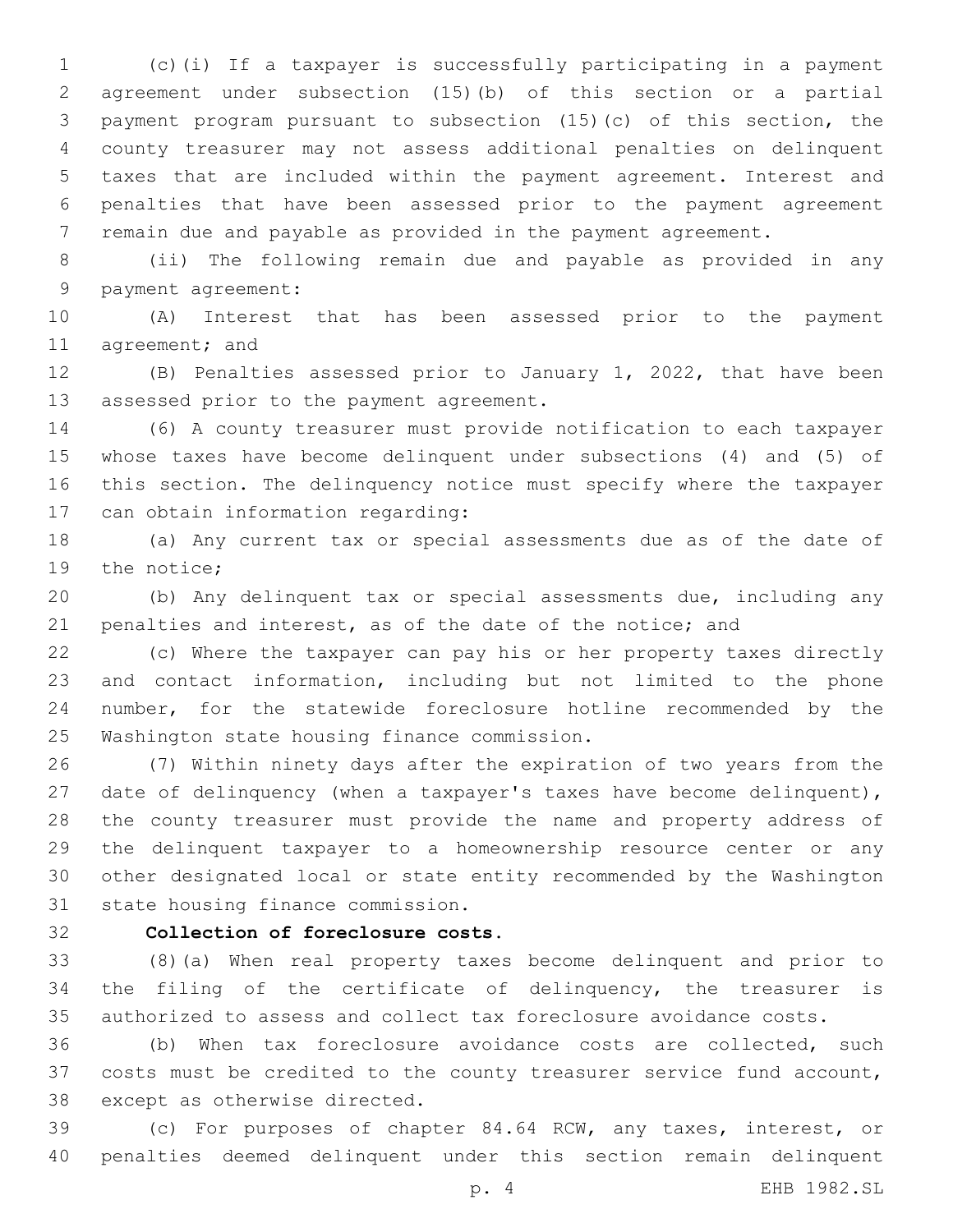until such time as all taxes, interest, and penalties for the tax year in which the taxes were first due and payable have been paid in 3 full.

#### **Periods of armed conflict.**

 (9) Subsection (5) of this section notwithstanding, no interest or penalties may be assessed during any period of armed conflict regarding delinquent taxes imposed on the personal residences owned by active duty military personnel who are participating as part of one of the branches of the military involved in the conflict and assigned to a duty station outside the territorial boundaries of the 11 United States.

#### **State of emergency.**

 (10) During a state of emergency declared under RCW 43.06.010(12), the county treasurer, on his or her own motion or at the request of any taxpayer affected by the emergency, may grant extensions of the due date of any taxes payable under this section as 17 the treasurer deems proper.

## **Retention of funds from interest.**

 (11) All collections of interest on delinquent taxes must be 20 credited to the county current expense fund.

 (12) For purposes of this chapter, "interest" means both interest 22 and penalties.

## **Retention of funds from property foreclosures and sales.**

 (13) The direct cost of foreclosure and sale of real property, and the direct fees and costs of distraint and sale of personal property, for delinquent taxes, must, when collected, be credited to the operation and maintenance fund of the county treasurer 28 prosecuting the foreclosure or distraint or sale; and must be used by the county treasurer as a revolving fund to defray the cost of further foreclosure, distraint, and sale because of delinquent taxes without regard to budget limitations and not subject to indirect 32 costs of other charges.

## **Tax due dates and options for tax payment collections.**

**Electronic billings and payments.**

 (14) For purposes of this chapter, and in accordance with this section and RCW 36.29.190, the treasurer may collect taxes, assessments, fees, rates, interest, and charges by electronic billing and payment. Electronic billing and payment may be used as an option by the taxpayer, but the treasurer may not require the use of electronic billing and payment. Electronic bill presentment and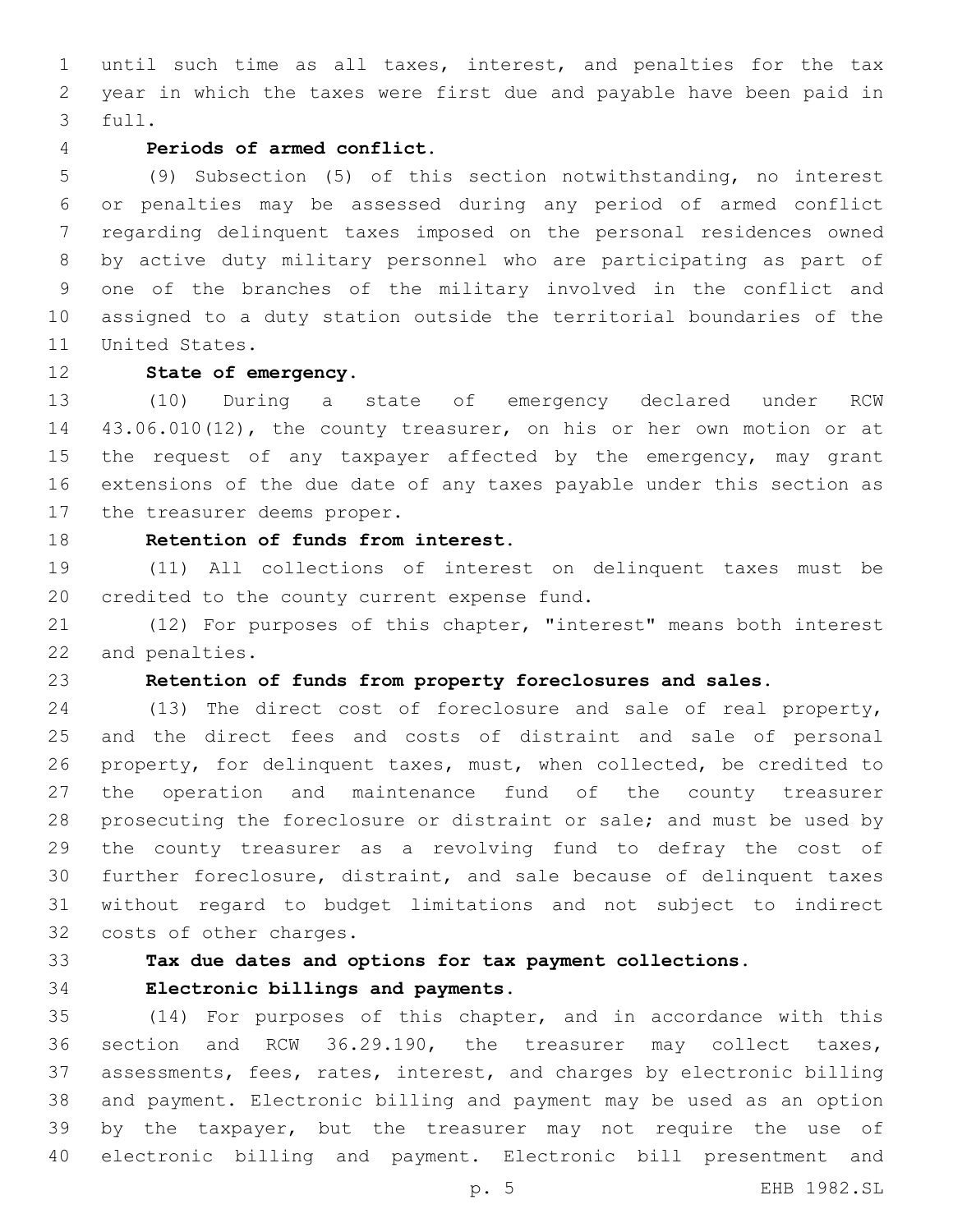payment may be on a monthly or other periodic basis as the treasurer 2 deems proper for:

- 3 (a) Delinquent tax year payments; and
- (b) Prepayments of current tax.4

**Tax payments.**

**Prepayment for current taxes.**

 (15)(a) The treasurer may accept prepayments for current year taxes by any means authorized. All prepayments must be paid in full by the due date specified in subsection (16) of this section.

#### **Payment agreements for current year taxes.**

 (b)(i) The treasurer may provide, by electronic means or otherwise, a payment agreement that provides for payment of current year taxes, inclusive of prepayment collection charges. The payment agreement must be signed by the taxpayer and treasurer or the treasurer's deputy prior to the sending of an electronic or alternative bill, which includes a payment plan for current year 17 taxes.

**Payment agreements for delinquent year taxes.**

 (ii)(A) The treasurer may provide, by electronic means or otherwise, a payment agreement for payment of past due delinquencies. The payment agreement must be signed by the taxpayer and treasurer or the treasurer's deputy prior to the sending of an electronic or alternative bill, which includes a payment plan for past due 24 delinquent taxes and charges.

 (B) Tax payments received by a treasurer for delinquent year taxes from a taxpayer participating on a payment agreement must be applied first to the oldest delinquent year unless such taxpayer 28 requests otherwise.

 **Partial payments: Acceptance of partial payments for current and delinquent taxes.**

 (c)(i) In addition to the payment agreement program in (b) of this subsection, the treasurer may accept partial payment of any current and delinquent taxes including interest and penalties by any means authorized including electronic bill presentment and payments.

 (ii) All tax payments received by a treasurer for delinquent year taxes from a taxpayer paying a partial payment must be applied first to the oldest delinquent year unless such taxpayer requests otherwise.38

**Payment for delinquent taxes.**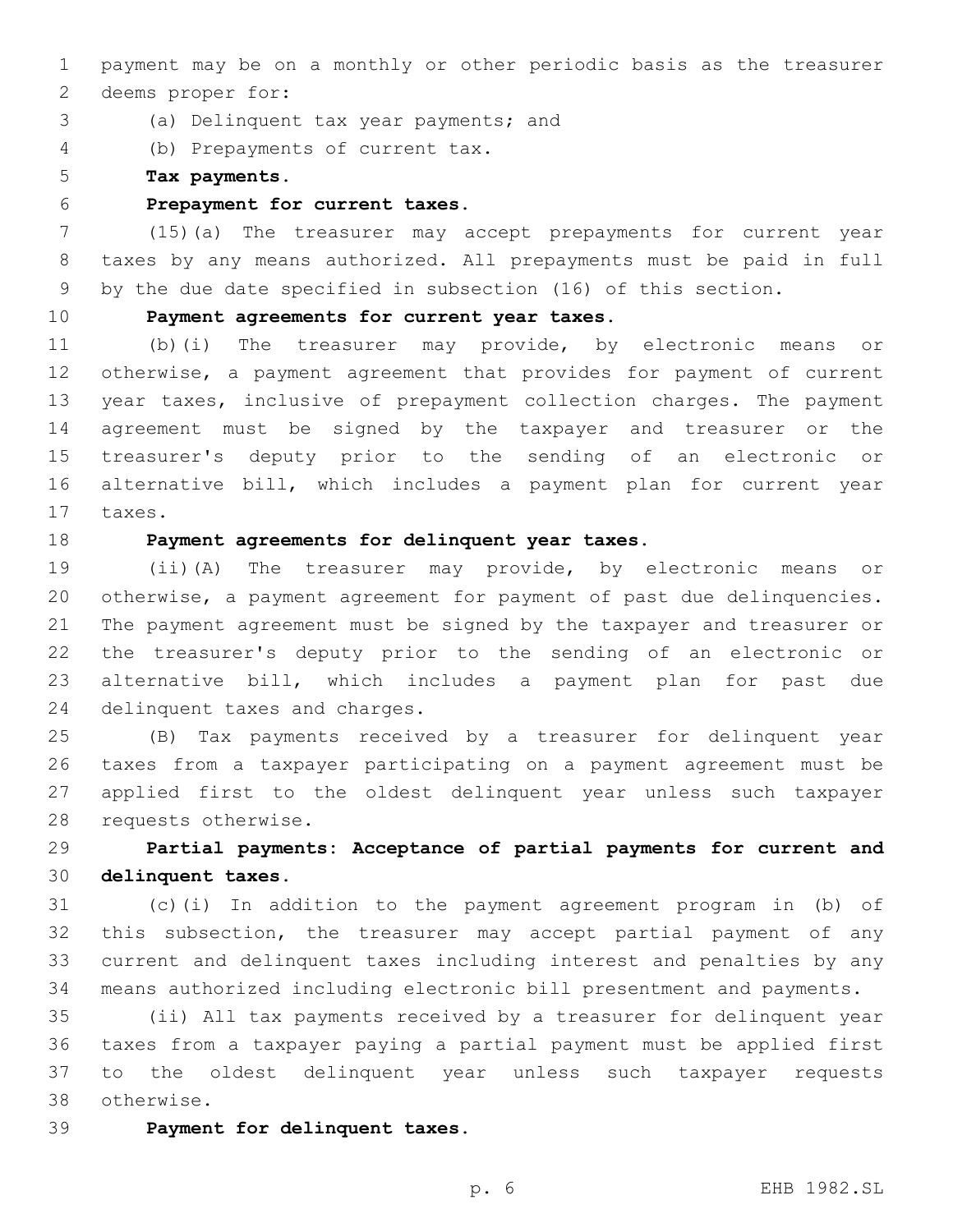(d) Payments on past due taxes must include collection of the oldest delinquent year, which includes interest, penalties, and taxes within an eighteen-month period, prior to filing a certificate of delinquency under chapter 84.64 RCW or distraint pursuant to RCW 5 84.56.070.

## **Due date for tax payments.**

 (16) All taxes upon real and personal property made payable by the provisions of this title are due and payable to the treasurer on or before the thirtieth day of April and are delinquent after that date. The remainder of the tax is due and payable on or before the following thirty-first of October and is delinquent after that date. 12 All other assessments, fees, rates, and charges are delinquent after 13 the due date.

# **Electronic funds transfers.**

(17) A county treasurer may authorize payment of:

 (a) Any current property taxes due under this chapter by electronic funds transfers on a monthly or other periodic basis; and

 (b) Any past due property taxes, penalties, and interest under this chapter by electronic funds transfers on a monthly or other periodic basis. Delinquent taxes are subject to interest and penalties, as provided in subsection (5) of this section. All tax payments received by a treasurer from a taxpayer paying delinquent year taxes must be applied first to the oldest delinquent year unless 24 such taxpayer requests otherwise.

# **Payment for administering prepayment collections.**

 (18) The treasurer must pay any collection costs, investment earnings, or both on past due payments or prepayments to the credit of a county treasurer service fund account to be created and used only for the payment of expenses incurred by the treasurer, without limitation, in administering the system for collecting prepayments.

# **Waiver of interest and penalties for qualified taxpayers subject to foreclosure.**

 (19) No earlier than sixty days prior to the date that is three years after the date of delinquency, the treasurer must waive all outstanding interest and penalties on delinquent taxes due from a taxpayer if the property is subject to an action for foreclosure under chapter 84.64 RCW and the following requirements are met:

 (a) The taxpayer is income-qualified under RCW 84.36.381(5)(a), 39 as verified by the county assessor;